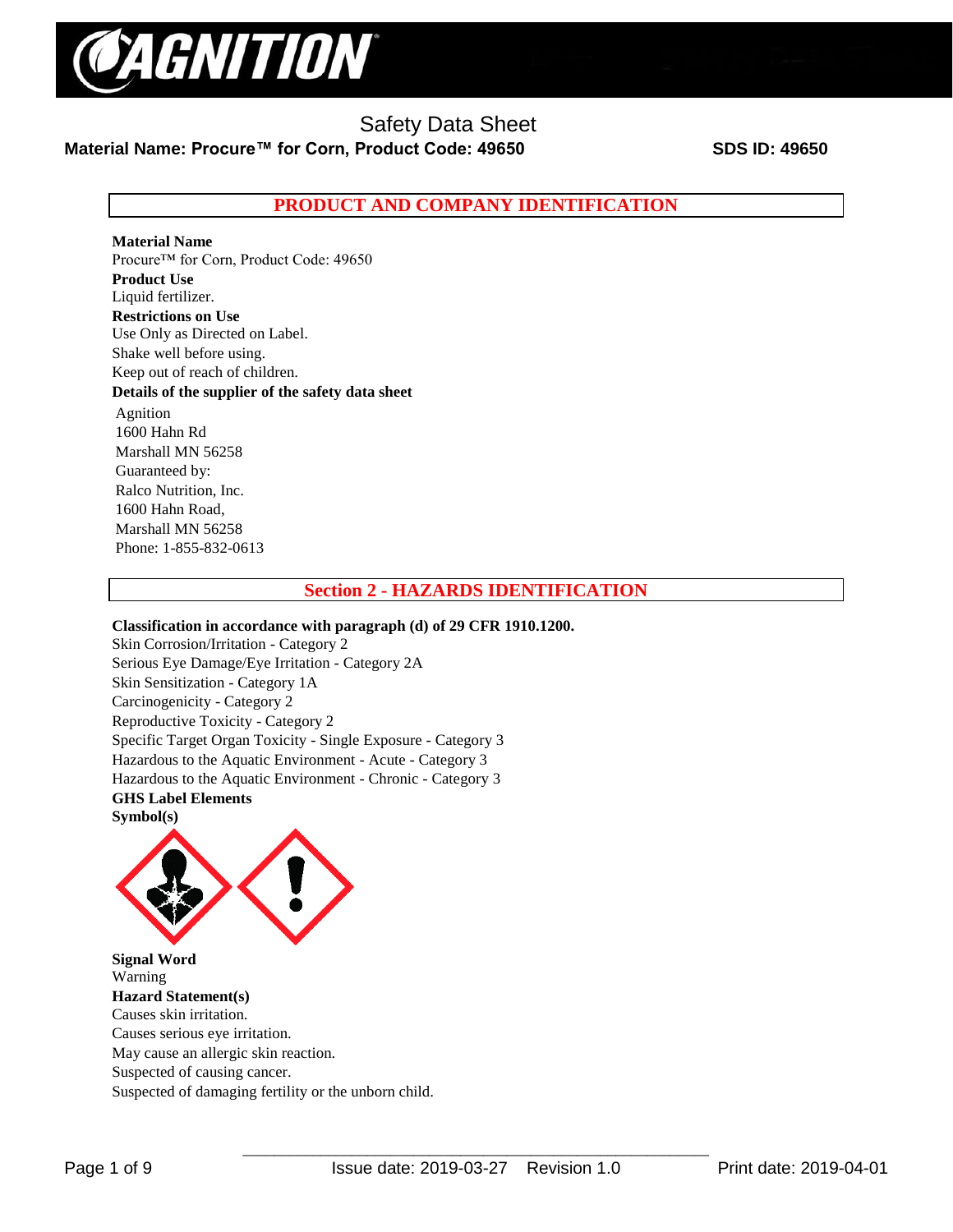

## Safety Data Sheet **Material Name: Procure™ for Corn, Product Code: 49650 SDS ID: 49650**

May cause respiratory irritation. Harmful to aquatic life with long lasting effects. **Precautionary Statement(s) Prevention**  Obtain special instructions before use. Do not handle until all safety precautions have been read and understood. Use only outdoors or in a well-ventilated area. Wear protective gloves/protective clothing/eye protection/face protection. Avoid breathing dust/fume/gas/mist/vapors/spray. Wash thoroughly after handling. Contaminated work clothing must not be allowed out of the workplace. Avoid release to the environment. Wear protective gloves. **Response**  IF exposed or concerned: Get medical advice/attention. IF INHALED: Remove person to fresh air and keep at rest in a position comfortable for breathing. IF IN EYES: Rinse cautiously with water for several minutes. Remove contact lenses, if present and easy to do. Continue rinsing. IF ON SKIN: Wash with plenty of soap and water. If skin irritation or rash occurs: Get medical advice/attention. Take off contaminated clothing and wash before reuse. Call a POISON CENTER or doctor if you feel unwell. **Storage**  Store in a well-ventilated place.

Keep container tightly closed.

## **Disposal**

Dispose of contents/container in accordance with local/regional/national/international regulations.

## **Section 3 - COMPOSITION / INFORMATION ON INGREDIENTS**

| <b>CAS</b>          | <b>Component Name</b>    | <b>Percent</b>      |
|---------------------|--------------------------|---------------------|
| 7732-18-5           | Water                    | $30-70$             |
| <b>Trade Secret</b> | <b>Trade Secret</b>      | <b>Trade Secret</b> |
| 223749-05-1         | Yucca schidigera extract | $5 - 15$            |

## **Section 4 - FIRST AID MEASURES**

#### **Description of Necessary Measures**

IF exposed or concerned: Get medical advice/attention.

#### **Inhalation**

IF INHALED: Remove person to fresh air and keep comfortable for breathing. **Skin** IF ON SKIN: Wash with plenty of soap and water. If skin irritation or rash occurs: Get medical advice/attention.

Call a POISON CENTER or doctor if you feel unwell.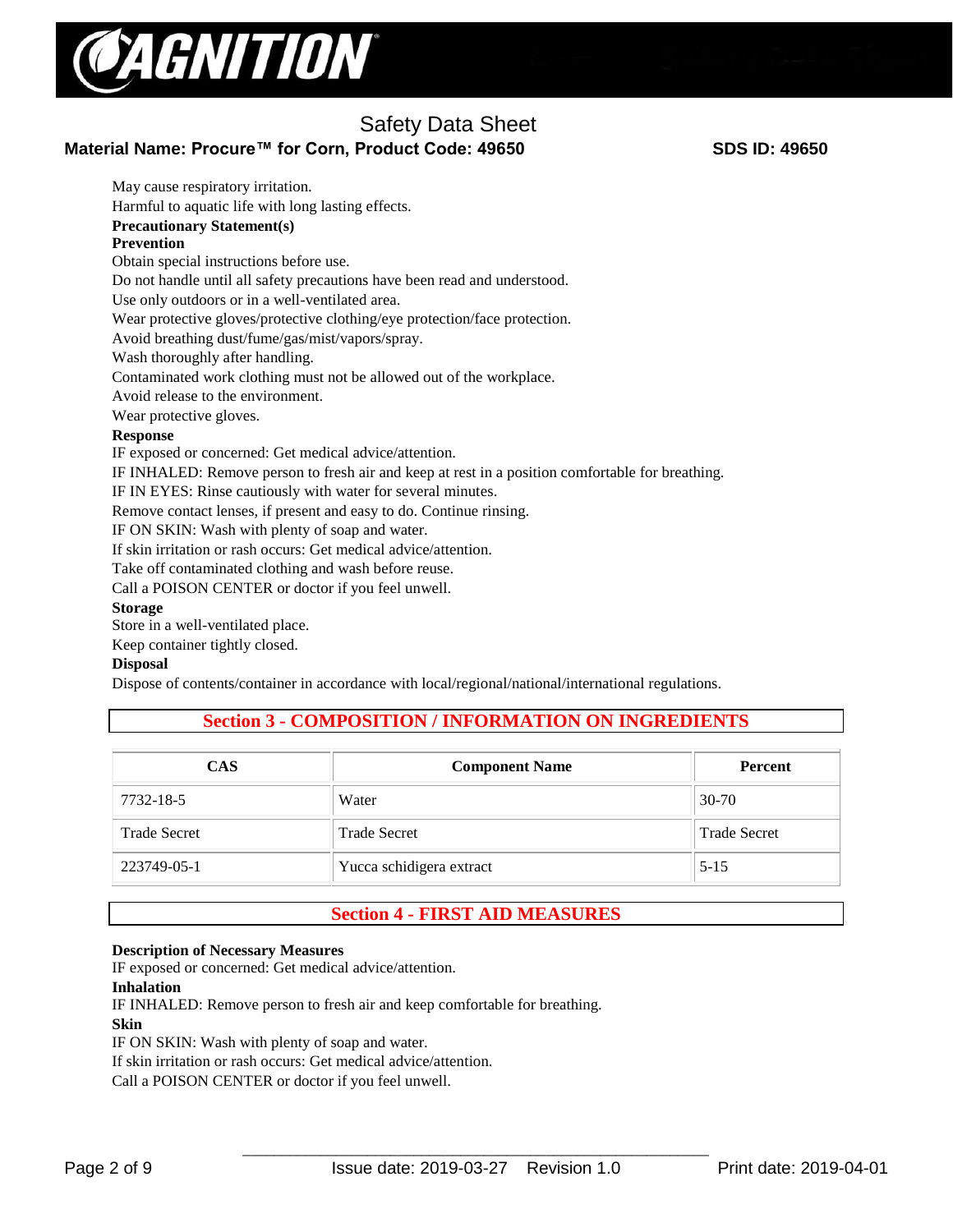

## Safety Data Sheet **Material Name: Procure™ for Corn, Product Code: 49650 SDS ID: 49650**

**Eyes** IF IN EYES: Rinse cautiously with water for several minutes. Remove contact lenses, if present and easy to do. Continue rinsing. **Ingestion** Rinse mouth thoroughly with water. **Most Important Symptoms/Effects Acute**  Causes skin irritation. Causes serious eye irritation. May cause allergic skin reaction. May cause respiratory irritation. **Delayed**  Suspected of causing cancer. Suspected of damaging fertility or the unborn child. **Note to Physicians**  Treat symptomatically.

**Section 5 - FIRE FIGHTING MEASURES**

## **Extinguishing Media**

#### **Suitable Extinguishing Media**

Water spray, regular dry chemical, carbon dioxide, fire-fighting foam.

## **Unsuitable Extinguishing Media**

None Known.

## **Special Hazards Arising from the Chemical**

On burning: release of toxic and corrosive gases/vapors (ammonia, nitrous vapors, carbon monoxide-carbon dioxide. Decomposes and releases toxic gases when exposed to light.

#### **Fire Fighting Measures**

Co-ordinate fire-fighting measures to the fire surroundings.

Exposure to fire/heat: keep upwind, consider evacuation, have neighborhood close doors and windows.

Cool tanks/drums with water spray/remove them into safety.

Dilute toxic gases with water spray.

## **Special Protective Equipment and Precautions for Firefighters**

Wear a self-contained breathing apparatus and chemical protective clothing.

## **Section 6 - ACCIDENTAL RELEASE MEASURES**

## **Personal Precautions, Protective Equipment and Emergency Procedures**

Use Personal Protective equipment as required.

Do not breathe dust/fume/gas/mist/vapors/spray.

## **Methods and Materials for Containment and Cleaning Up**

Collect in closed and suitable containers for disposal.

Dispose of contents/container in accordance with local/regional/national/international regulations.

#### **Environmental Precautions**

Harmful to aquatic life with long lasting effects.

Avoid release to the environment.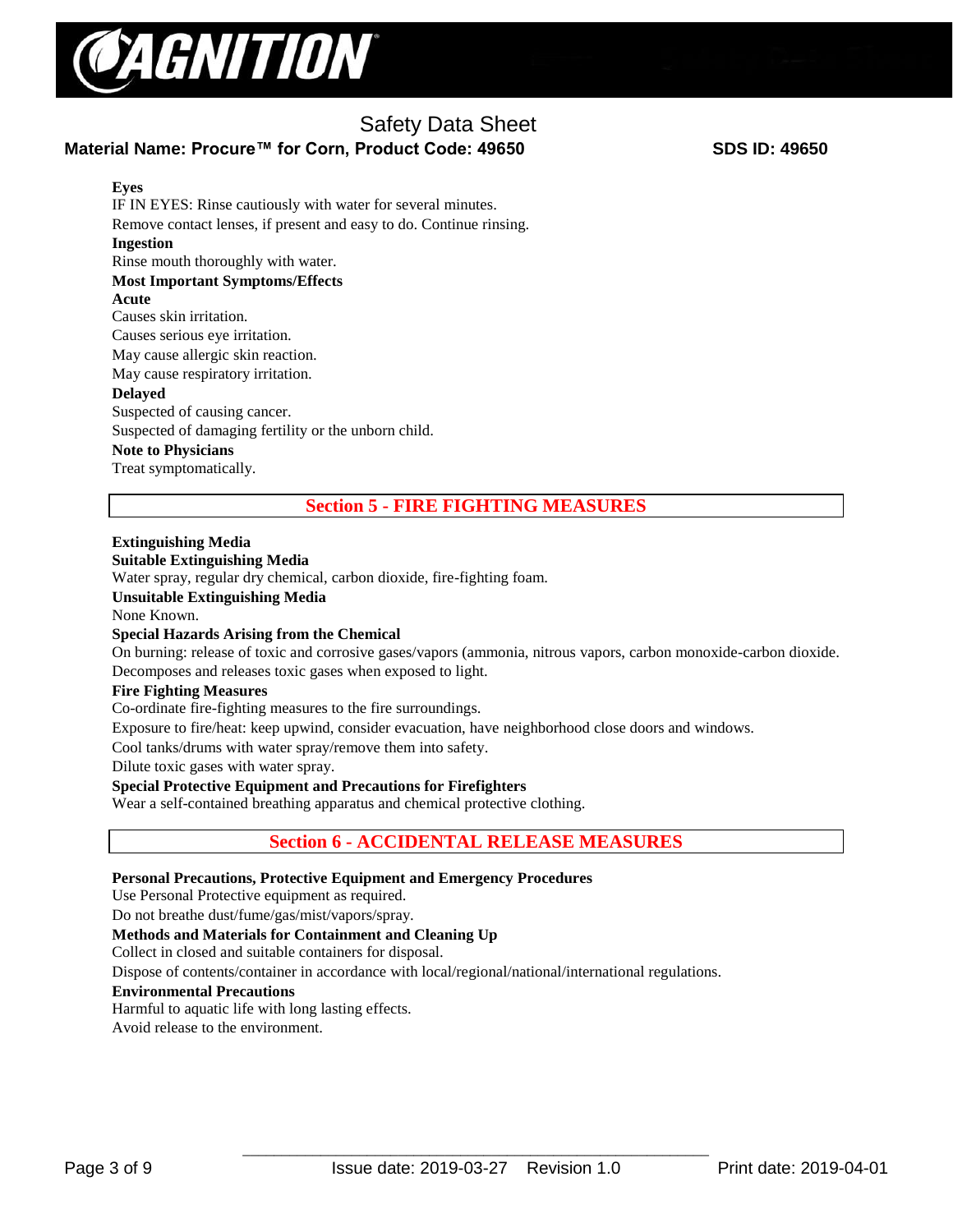

## **Material Name: Procure™ for Corn, Product Code: 49650 SDS ID: 49650**

**Section 7 - HANDLING AND STORAGE**

## **Precautions for Safe Handling**

Do not handle until all safety precautions have been read and understood.

Use only outdoors or in a well-ventilated area.

Use Personal Protective equipment as required.

Do not breathe dust/fume/gas/mist/vapors/spray.

Wash thoroughly after handling.

Contaminated work clothing must not be allowed out of the workplace.

## **Conditions for Safe Storage, Including any Incompatibilities**

Store in a well-ventilated place.

Keep container tightly closed.

Protect from freezing.

Protect from sunlight.

Keep out of reach of children.

## **Section 8 - EXPOSURE CONTROLS / PERSONAL PROTECTION**

#### **Component Exposure Limits**

The following constituents are the only constituents of the product which have a PEL, TLV or other recommended exposure limit. At this time, the other constituents have no known exposure limits.

## **ACGIH - Threshold Limit Values - Biological Exposure Indices (BEI)**

There are no biological limit values for any of this product's components. **Engineering Controls** Sufficient to maintain atmospheric concentrations below applicable regulatory limits. **Individual Protection Measures, such as Personal Protective Equipment Eye/face protection**  Wear eye protection/face protection. **Skin Protection**  Wear suitable protective clothing. **Respiratory Protection** Use only outdoors or in a well-ventilated area. Wear respiratory protection. **Glove Recommendations**

Wear protective gloves.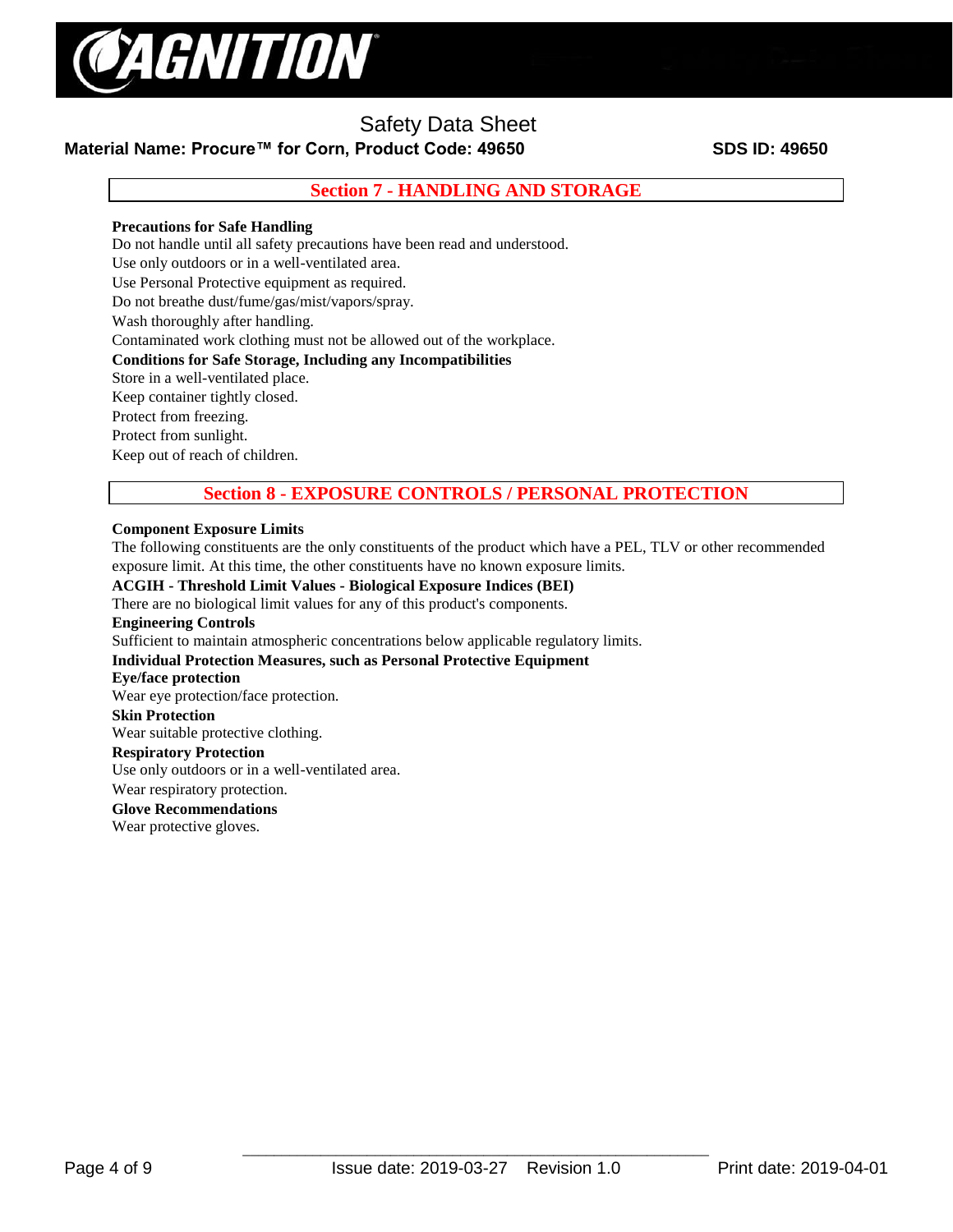

**Material Name: Procure™ for Corn, Product Code: 49650 SDS ID: 49650**

## **Section 9 - PHYSICAL AND CHEMICAL PROPERTIES**

| Appearance                      | Liquid.       | <b>Physical State</b>                  | liquid                |
|---------------------------------|---------------|----------------------------------------|-----------------------|
| Odor                            | Mild fruity.  | Color                                  | Reddish Brown Liquid. |
| <b>Odor Threshold</b>           | Not available | pH                                     | Not available         |
| <b>Melting Point</b>            | Not available | <b>Boiling Point</b>                   | Not available         |
| <b>Boiling Point Range</b>      | Not available | <b>Freezing point</b>                  | Not available         |
| <b>Evaporation Rate</b>         | Not available | Flammability (solid, gas)              | Not available         |
| <b>Autoignition Temperature</b> | Not available | <b>Flash Point</b>                     | Not available         |
| <b>Lower Explosive Limit</b>    | Not available | <b>Decomposition temperature</b>       | Not available         |
| <b>Upper Explosive Limit</b>    | Not available | <b>Vapor Pressure</b>                  | Not available         |
| Vapor Density (air=1)           | Not available | <b>Specific Gravity (water=1)</b>      | Not available         |
| <b>Water Solubility</b>         | Not available | Partition coefficient: n-octanol/water | Not available         |
| <b>Viscosity</b>                | Not available | <b>Kinematic viscosity</b>             | Not available         |
| <b>Solubility (Other)</b>       | Not available | <b>Density</b>                         | Not available         |
| <b>Molecular Weight</b>         | Not available |                                        |                       |

## **Section 10 - STABILITY AND REACTIVITY**

#### **Reactivity**

On burning: release of toxic and corrosive gases/vapors (ammonia, nitrous vapors, carbon monoxide-carbon dioxide. Decomposes and releases toxic gases when exposed to light.

## **Chemical Stability**

Unstable on exposure to light.

#### **Conditions to Avoid**

Avoid contact with incompatible materials.

## **Incompatible Materials**

None Known.

## **Hazardous decomposition products**

None Known

## **Thermal decomposition products**

Thermal decomposition may release irritating gases, such as metal oxides, or toxic gases, such as carbon monoxide.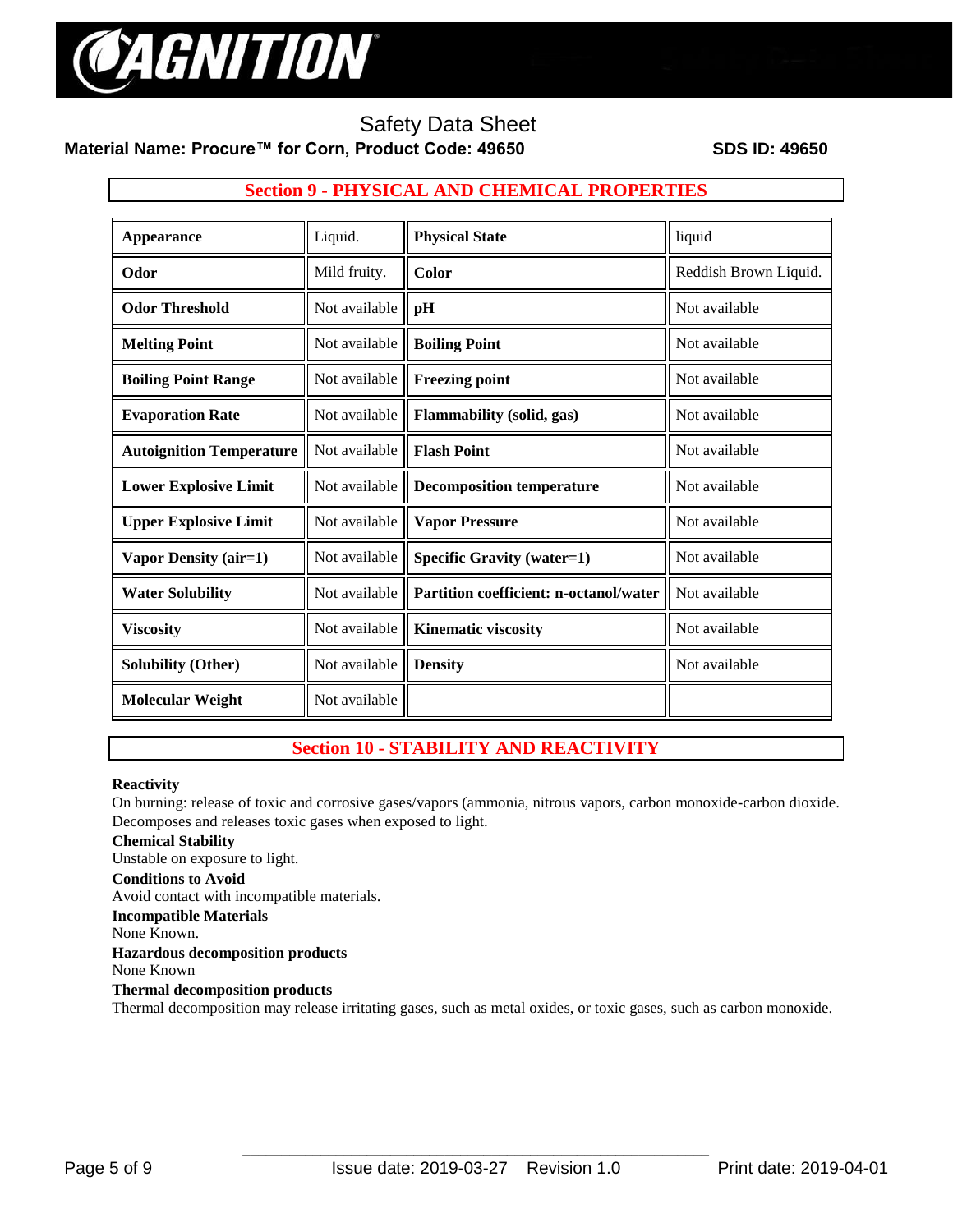

## **Material Name: Procure™ for Corn, Product Code: 49650 SDS ID: 49650**

**Section 11 - TOXICOLOGICAL INFORMATION**

**Information on Likely Routes of Exposure Inhalation**  Yes. **Skin Contact**  Yes. **Eye Contact**  Yes. **Acute and Chronic Toxicity Component Analysis - LD50/LC50**  The components of this material have been reviewed in various sources and the following selected endpoints are published: **Water (7732-18-5)** Oral LD50 Rat >90 mL/kg **Zinc sulfate, monohydrate (7446-19-7)** Oral LD50 Mouse 1891 mg/kg **Ammonium molybdate(VI) (12027-67-7)** Oral LD50 Rat 333 mg/kg **Product Toxicity Data Acute Toxicity Estimate** 

| Dermal             | $>$ 2000 mg/kg |  |  |
|--------------------|----------------|--|--|
| Inhalation - Vapor | $>$ 20 mg/L    |  |  |
| Oral               | $>$ 2000 mg/kg |  |  |

#### **Immediate Effects**

No information on significant adverse effects. **Delayed Effects**  No information on significant adverse effects. **Irritation/Corrosivity Data**  No data available. **Respiratory Sensitization**  No data available. **Dermal Sensitization**  No data available. **Component Carcinogenicity**  None of this product's components are listed by ACGIH, IARC, NTP, DFG or OSHA. **Germ Cell Mutagenicity**  No data available. **Tumorigenic Data**  No data available **Reproductive Toxicity**  No data available. **Specific Target Organ Toxicity - Single Exposure**  No data available. **Specific Target Organ Toxicity - Repeated Exposure**  No data available.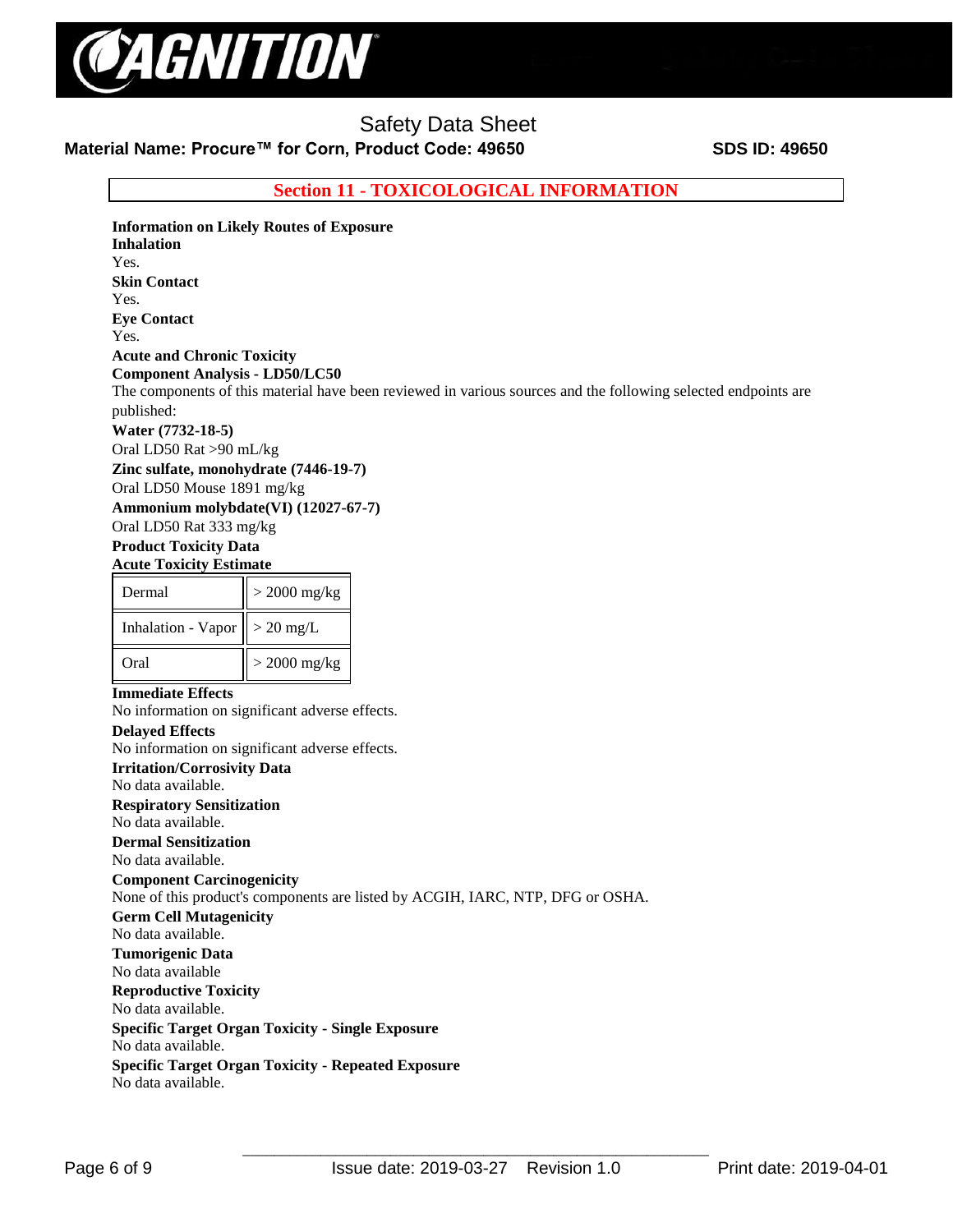

## **Material Name: Procure™ for Corn, Product Code: 49650 SDS ID: 49650**

#### **Aspiration hazard**

No data available. **Medical Conditions Aggravated by Exposure** No data available.

## **Section 12 - ECOLOGICAL INFORMATION**

## **Component Analysis - Aquatic Toxicity**

No LOLI ecotoxicity data are available for this product's components.

## **Section 13 - DISPOSAL CONSIDERATIONS**

## **Disposal Methods**

Collect in closed and suitable containers for disposal.

Dispose of contents/container in accordance with local/regional/national/international regulations.

Avoid release to the environment.

#### **Component Waste Numbers**

The U.S. EPA has not published waste numbers for this product's components.

## **Section 14 - TRANSPORT INFORMATION**

#### **US DOT Information:**

No Classification assigned.

#### **International Bulk Chemical Code**

This material does not contain any chemicals required by the IBC Code to be identified as dangerous chemicals in bulk.

## **Section 15 - REGULATORY INFORMATION**

## **U.S. Federal Regulations**

This material contains one or more of the following chemicals required to be identified under SARA Section 302 (40 CFR 355 Appendix A), SARA Section 313 (40 CFR 372.65), CERCLA (40 CFR 302.4), TSCA 12(b), and/or require an OSHA process safety plan.

|         | Trade Secret    Trade Secret                       |
|---------|----------------------------------------------------|
| CERCLA: | Trade Secret Ib final RQ; Trade Secret kg final RQ |

## **SARA Section 311/312 (40 CFR 370 Subparts B and C) reporting categories**

Carcinogenicity; Reproductive Toxicity; Skin Corrosion/Irritation; Respiratory/Skin Sensitization; Serious Eye Damage/Eye Irritation; Specific Target Organ Toxicity

## **U.S. State Regulations**

The following components appear on one or more of the following state hazardous substances lists:

| Component CAS |                                                                              | $\ $ CA $\ $ MA $\ $ MN $\ $ NJ $\ $ PA |  |  |
|---------------|------------------------------------------------------------------------------|-----------------------------------------|--|--|
|               | <b>Trade Secret    Trade Secret    Yes    Yes    No    Yes    Yes    Yes</b> |                                         |  |  |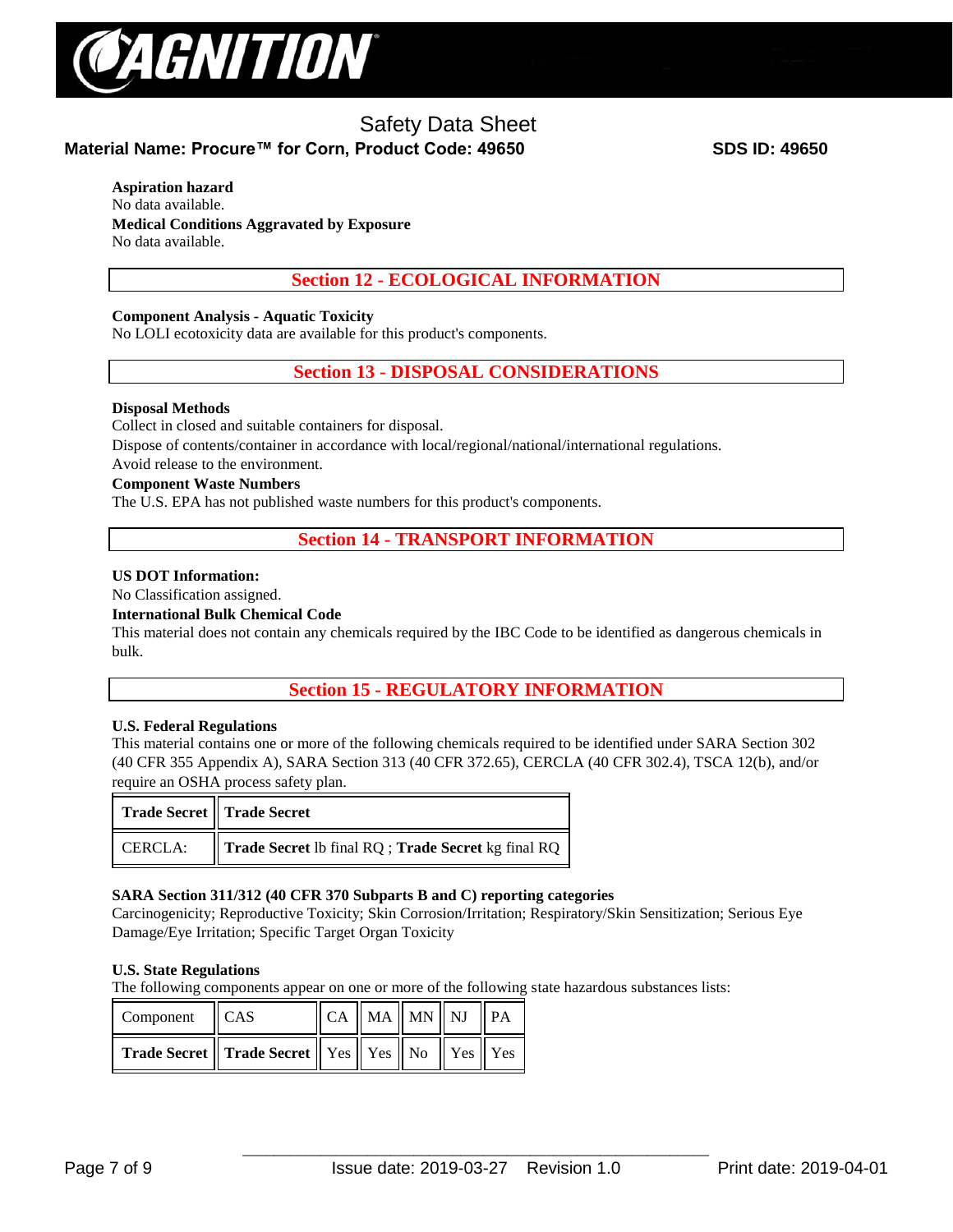

## **Material Name: Procure™ for Corn, Product Code: 49650 SDS ID: 49650**

## **California Safe Drinking Water and Toxic Enforcement Act (Proposition 65)**

Not listed under California Proposition 65.

## **Canada Regulations**

## **Canadian WHMIS Ingredient Disclosure List (IDL)**

Components of this material have been checked against the Canadian WHMIS Ingredients Disclosure List. The List is composed of chemicals which must be identified on MSDSs if they are included in products which meet WHMIS criteria specified in the Controlled Products Regulations and are present above the threshold limits listed on the IDL

| Ammonium molybdate(VI)   12027-67-7<br>$1\%$ |
|----------------------------------------------|
|----------------------------------------------|

#### **Component Analysis - Inventory**

#### **Water (7732-18-5)**

|                                                                                                |  |  |     | US $\ $ CA $\ $ AU $\ $ CN $\ $ EU $\ $ JP - ENCS $\ $ JP - ISHL $\ $ KR KECI - Annex 1 $\ $ KR KECI - Annex 2 |    |
|------------------------------------------------------------------------------------------------|--|--|-----|----------------------------------------------------------------------------------------------------------------|----|
| $\parallel$ Yes $\parallel$ DSL $\parallel$ Yes $\parallel$ Yes $\parallel$ EIN $\parallel$ No |  |  | No. | Yes                                                                                                            | No |

| KR - REACH CCA $\parallel$ MX $\parallel$ NZ $\parallel$ PH $\parallel$ TH-TECI $\parallel$ TW $\parallel$ VN (Draft) |                                                                 |  |         |  |
|-----------------------------------------------------------------------------------------------------------------------|-----------------------------------------------------------------|--|---------|--|
| No                                                                                                                    | $\parallel$ Yes $\parallel$ Yes $\parallel$ Yes $\parallel$ Yes |  | Yes Yes |  |

## **Trade Secret (Trade Secret)**

|                                                                                                |  |  |                |     | US $\parallel$ CA $\parallel$ AU $\parallel$ CN $\parallel$ EU $\parallel$ JP - ENCS $\parallel$ JP - ISHL $\parallel$ KR KECI - Annex 1 $\parallel$ KR KECI - Annex 2 $\parallel$ |
|------------------------------------------------------------------------------------------------|--|--|----------------|-----|------------------------------------------------------------------------------------------------------------------------------------------------------------------------------------|
| $\parallel$ Yes $\parallel$ DSL $\parallel$ Yes $\parallel$ Yes $\parallel$ EIN $\parallel$ No |  |  | N <sub>0</sub> | Yes | No                                                                                                                                                                                 |

| KR - REACH CCA $\parallel$ MX $\parallel$ NZ $\parallel$ PH $\parallel$ TH-TECI $\parallel$ TW $\parallel$ VN (Draft) |                                                                 |  |         |  |
|-----------------------------------------------------------------------------------------------------------------------|-----------------------------------------------------------------|--|---------|--|
| N <sub>0</sub>                                                                                                        | $\parallel$ Yes $\parallel$ Yes $\parallel$ Yes $\parallel$ Yes |  | Yes Yes |  |

## **Yucca schidigera extract (223749-05-1)**

|  |                                                             |  |  | US $\ $ CA $\ $ AU $\ $ CN $\ $ EU $\ $ JP - ENCS $\ $ JP - ISHL $\ $ KR KECI - Annex 1 $\ $ KR KECI - Annex 2 |                |
|--|-------------------------------------------------------------|--|--|----------------------------------------------------------------------------------------------------------------|----------------|
|  | $\mid$ No $\mid$ No $\mid$ No $\mid$ No $\mid$ No $\mid$ No |  |  | N <sub>0</sub>                                                                                                 | N <sub>0</sub> |

| KR - REACH CCA $\parallel$ MX $\parallel$ NZ $\parallel$ PH $\parallel$ TH-TECI $\parallel$ TW $\parallel$ VN (Draft) |                                                             |  |             |  |
|-----------------------------------------------------------------------------------------------------------------------|-------------------------------------------------------------|--|-------------|--|
| N <sub>0</sub>                                                                                                        | $\parallel$ No $\parallel$ No $\parallel$ No $\parallel$ No |  | $Yes$ $Yes$ |  |